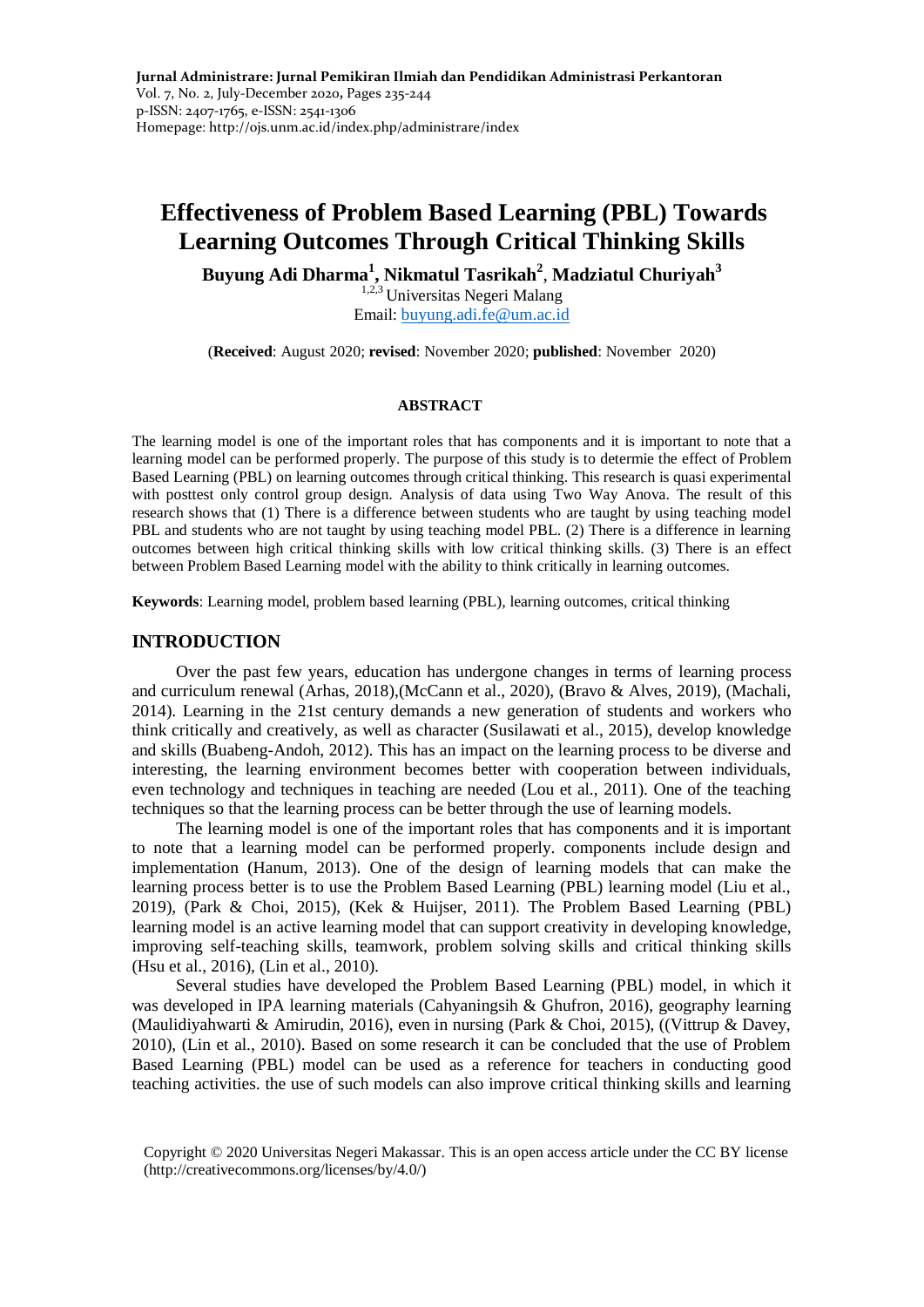## 236 **Jurnal Administrare: Jurnal Pemikiran Ilmiah dan Pendidikan Administrasi Perkantoran** Volume 7 Number 2 July- December 2020. Pages 235-244

outcomes of students (Khatiban & Sangestani, 2014).

Based on the results of interviews with teachers at SMK Terpadu Al-Ishlahiyah Singosari it is known that critical thinking skills and student learning outcomes in general administration subjects are still not optimal. The learning process still uses the method of lectures, causing students to be less enthusiastic about learning. Some of the students who responded to what had been conveyed by the teacher at the time were given a understanding in asking or expressing their opinions. Learning media facilities are also less optimal, given the limited number of projector LCD. Therefore, this research aims to determine the effect of the Problem Based Learning (PBL) model on learning outcomes through students' critical thinking skills in general administration subjects for Students of Grade X Office Governance Automation at Al-Ishlahiyah Singosari Integrated Vocational School.

The use of problem based learning (PBL) models is sought to address problems related to learning outcomes and critical thinking skills of students. Some research by (Park & Choi, 2015), (Martyn et al., 2014), (Wulandari & Surjono, 2013), (Kek & Huijser, 2011) states that there has been a significant improvement in learning attitudes, decision making, problem solving skills, critical thinking, and motivation. However, in previous research there is still nothing to prove that the Problem Based Learning (PBL) model can improve learning outcomes through critical ness. It can only prove to increase one of the variables between learning outcome variables and critical thinking variables. Based on this, researchers conducted research using the Problem Based Learning (PBL) model on learning results through critical thinking skills.

#### **METHOD**

This research is a type of quasi experiment with the design of research using Posttest Onlt Control Group Design. This study aims to find out the differences in the learning outcomes of students who use models with those who do not use the model, to know the difference in learning outcomes between high critical thinking ability and low thinking ability, and to know how models influence learning outcomes through critical thinking abilities.

The subjects of this study were all students of class X OTKP at SMK Terpadu Al-Ishlahiyah Singosari. There are two classes used and taken by looking at abilities that are almost identical to midterm test scores (UTS). The determination of the expansive class and control class is determined using purposive sampling or intentional retrieval. Classes with high average grades are defined as control classes and given treatment using conventional models (variation lectures), while classes with low average grades are assigned as experiment classes and given treatment using the Problem Based Learning (PBL) model.

Research instruments used include critical thinking skills instruments and cognitive learning instruments in the form of essays. Critical thinking instruments refer to critical thinking indicators, including formulating problems, giving arguments, concluding, evaluating, and providing solutions (Sumarmo et al., 2012), (Mulnix, 2012).The study instrument refers to the cognitive realm of C2-C6 according to bloom taxonomy. Instrument development procedures are carried out through validity and reliability tests. Data analysis was conducted using the Anova Two Way Anova test with the help of the SPSS 24.0 for Windows program.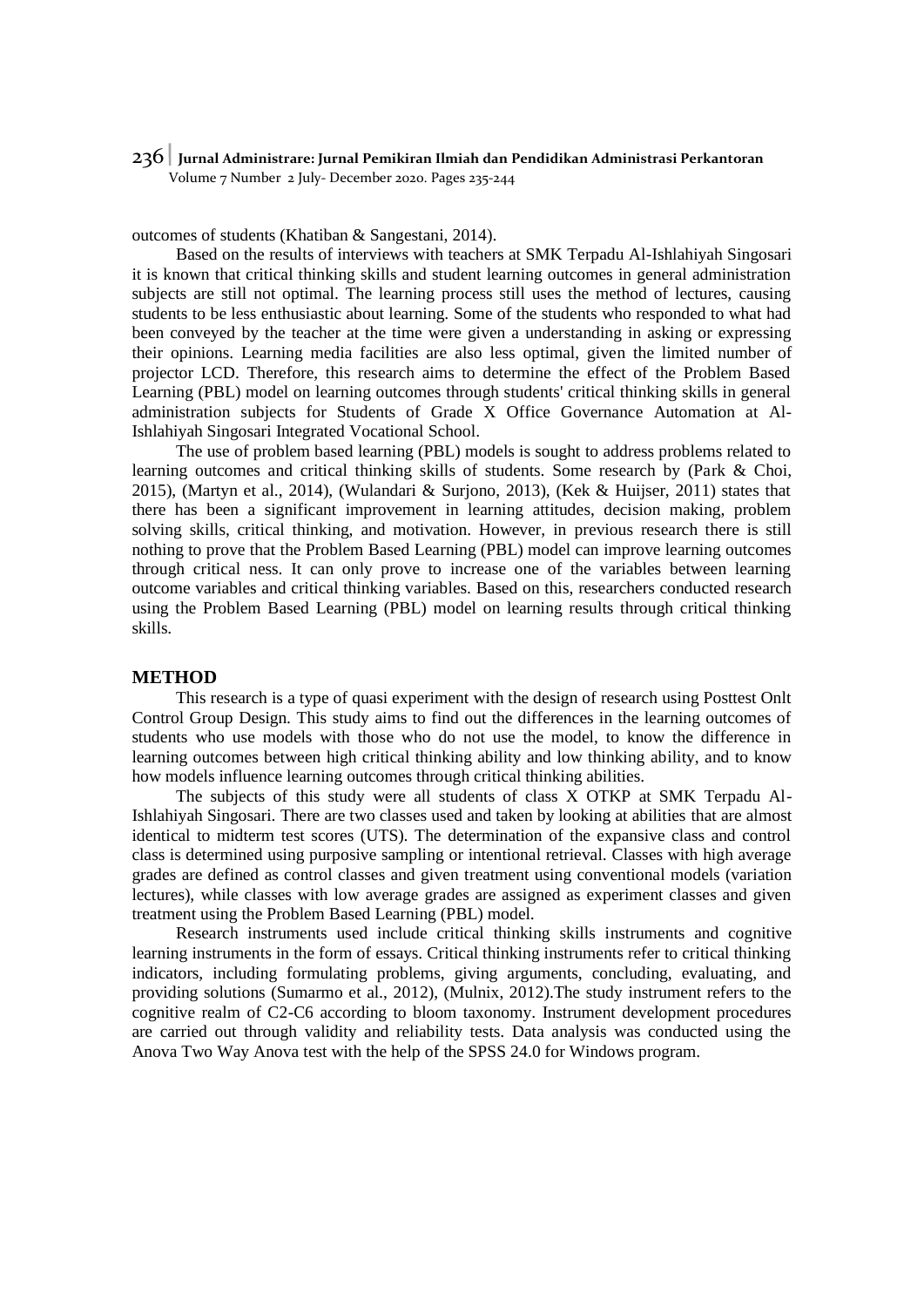#### **RESULT AND DISCUSSION**

Data on critical thinking skills and learner results are obtained from tests given to students after treatment. The data of the study results is obtained from posttest scores, while critical thinking ability data is obtained from test scores before posttest. Data descriptions of critical thinking abilities and learning outcomes can be found in Table 1 and Table 2.

|                   |                       |    |        | <b>Table 1 Critical Thinking Ability Data</b> |    |              |  |
|-------------------|-----------------------|----|--------|-----------------------------------------------|----|--------------|--|
| Class<br>Learners | Class                 |    |        |                                               |    |              |  |
|                   | Experimental<br>Class |    | $\%$   | Control Class                                 | F  | $\%$         |  |
| High              | 82.5                  | 16 | 57.2 % | 76.81                                         |    | 39.3 %       |  |
| Low               | 63.1                  | 12 | 42.8 % | 60.73                                         | 17 | 60.7<br>$\%$ |  |
| Average           | 74.2                  | 28 |        | 67.05                                         | 28 |              |  |

Source : Research processed data. 2020

Based on Table 1, it can be noted that the average value of critical thinking abilities of the two classes is different. The experiment class had an average score of 74.2, the control class had an average score of 67.05.

|                                    |                       |                                                                                                                                        |        | <b>Table 2 Learning Results Data</b> |    |      |  |
|------------------------------------|-----------------------|----------------------------------------------------------------------------------------------------------------------------------------|--------|--------------------------------------|----|------|--|
| Class                              | Class                 |                                                                                                                                        |        |                                      |    |      |  |
| Learners                           | Experimental<br>Class |                                                                                                                                        | $\%$   | Control Class                        | F  | $\%$ |  |
| High                               | 82.44                 | 18                                                                                                                                     | 64.3 % | 79.43                                | 14 | 50 % |  |
| Low                                | 68.40                 | 10                                                                                                                                     | 35.7 % | 59.71                                | 14 | 50 % |  |
| Average                            | 77.43                 | 28                                                                                                                                     |        | 69.57                                | 28 |      |  |
| $\sim$<br>$\overline{\phantom{a}}$ |                       | $\blacksquare$ $\blacksquare$ $\blacksquare$ $\blacksquare$ $\blacksquare$ $\blacksquare$ $\blacksquare$ $\blacksquare$ $\blacksquare$ |        |                                      |    |      |  |

Source : Research processed data. 2020

Based on Table 2, it can be noted that the average score of the learning outcomes of both classes is different. The experiment class had an average score of 77.43, the control class had an average score of 69.57. From Table 1 and Table 2 it can be concluded that the classes treated by the Problem Based Learning (PBL) model have an average value of critical thinking ability and higher learning outcomes than classes that get conventional learning treatment (variation lectures).

While the results of the two-track Anova test (Two Way Anova) on critical thinking ability data and the learning results of experiment class students and control classes can be seen in Table 3.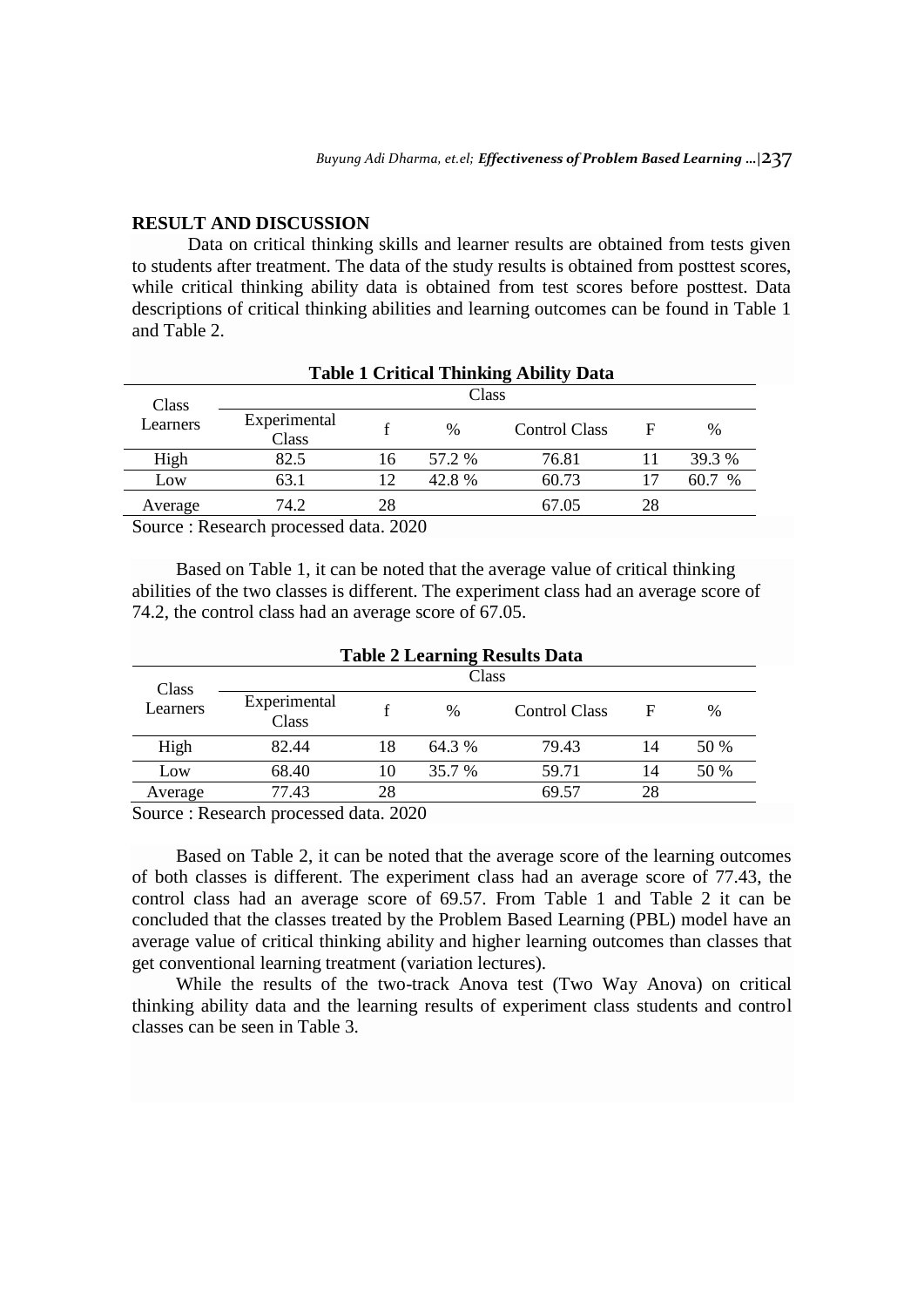|                                   |                                     |      | <b>Table 3 Two Way Anova Test Results</b> |           |      |  |  |  |
|-----------------------------------|-------------------------------------|------|-------------------------------------------|-----------|------|--|--|--|
| Tests of Between-Subjects Effects |                                     |      |                                           |           |      |  |  |  |
| Dependent Variable:               | hasil belajar                       |      |                                           |           |      |  |  |  |
| Source                            | Type III Sum<br>of Squares          | Df   | Mean Square                               | F         | Sig. |  |  |  |
| Corrected Model                   | $4852.870^a$                        | 3    | 1617.623                                  | 59.864    | .000 |  |  |  |
| Intercept                         | 281799.788                          |      | 281799.788                                | 10428.635 | .000 |  |  |  |
| Class                             | 458.852                             |      | 458.852                                   | 16.981    | .000 |  |  |  |
| Think                             | 3819.046                            |      | 3819.046                                  | 141.332   | .000 |  |  |  |
| $Class * Think$                   | 107.727                             |      | 107.727                                   | 3.987     | .051 |  |  |  |
| Error                             | 1405.130                            | 52   | 27.022                                    |           |      |  |  |  |
| Total                             | 308784.000                          | 56   |                                           |           |      |  |  |  |
| <b>Corrected Total</b>            | 6258.000                            | 55   |                                           |           |      |  |  |  |
| $\sim$ D C $\sim$ and $\sim$      | $775(A)$ $\ldots$ $\ldots$ $\ldots$ | 7(2) |                                           |           |      |  |  |  |

238 **Jurnal Administrare: Jurnal Pemikiran Ilmiah dan Pendidikan Administrasi Perkantoran** Volume 7 Number 2 July- December 2020. Pages 235-244

a. R Squared = .775 (Adjusted R Squared = .763)

Based on Table 3 it is known that the signification value of the study results test between classes using the Problem Based Learning (PBL) model and classes using conventional models (variation lectures) of  $0.000 < 0.05$ . So it can be concluded that there are differences in the learning outcomes of students using the Problem Based Learning (PBL) model with conventional models (variation lectures). The results of the experiment class study had a higher average score than the control class. This is because in the learning process of Problem Based Learning (PBL) there are stages of bloating group investigation that can strengthen each other's interaction and communication so that the skills in expressing themselves develop, the activeness and courage of the learners in expressing their opinions increases, the knowledge of the learners increases and better understands the material conveyed (Khatiban & Sangestani, 2014). This makes the learning outcomes better, too. The results of the study showed the ability and quality of the students as a result of the learning process that he went through (Nurhasanah & Sobandi, 2016).

# **Discussion**

There is collaborative learning at the stage of developing and presenting work and in the stage of analyzing and evaluating problem solving that can assist students in listening to and respecting the opinions of others, so that in this case it can develop skills and build good communication (Hsu et al., 2016). The Problem Based Learning (PBL) learning process also emphasizes strengthening concepts in real situations, highlevel thinking skills, and problem-solving skills (Supiandi & Julung, 2016), as well as developing various types of investigative activities and effective collaboration capabilities (Sasson et al., 2018).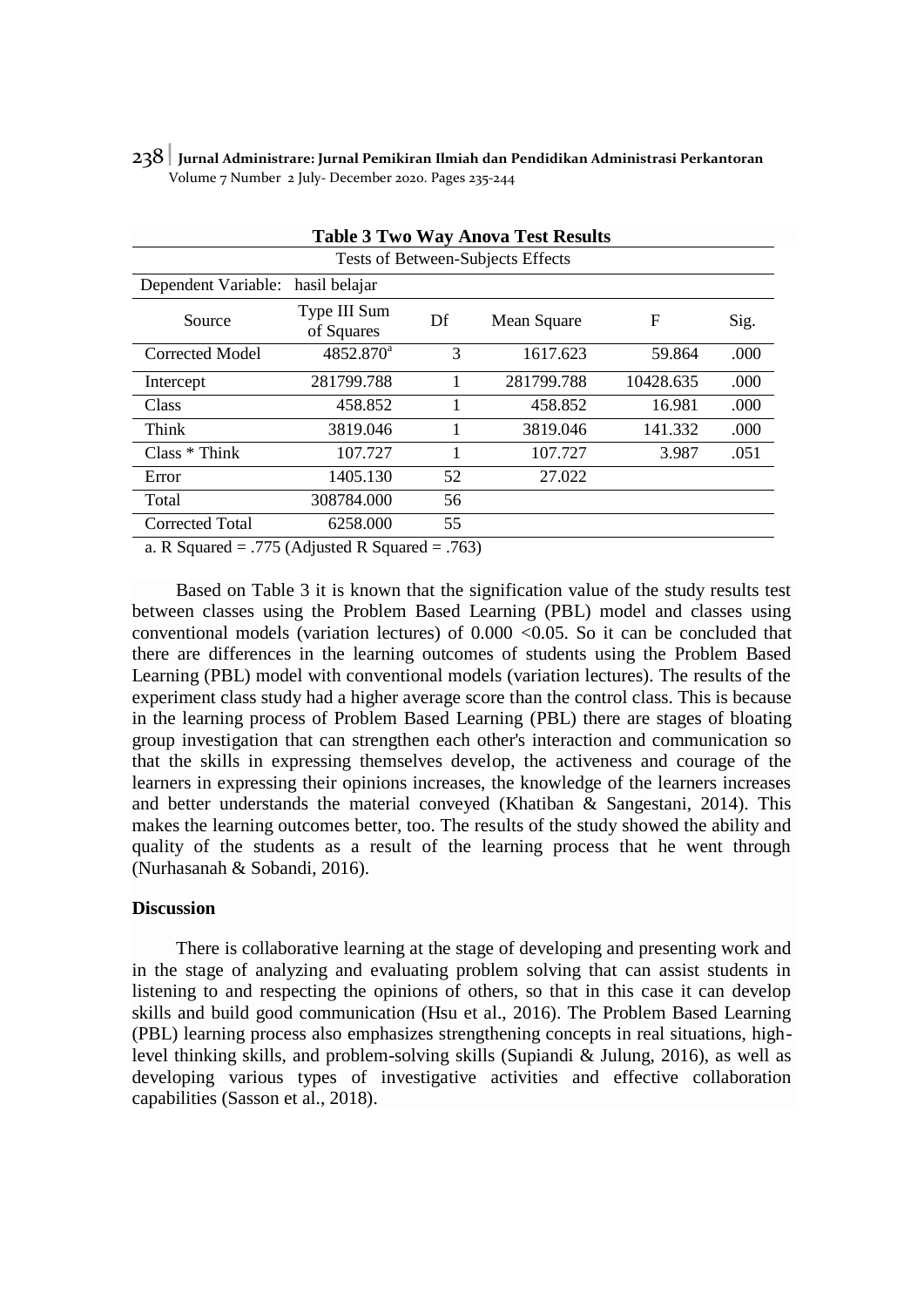Problem Based Learning (PBL) also has advantages that can involve students in the process of learning according to real life, not only focusing on the problem-solving process in finding solutions but taking responsibility in developing other skills (Ali, 2019), no longer given learning materials in one direction as in the lecture model (Anggraini & Mukhadis, 2013). In contrast to variety lecture learning, students gain knowledge from teachers to receive materials and not build their own knowledge (Qomariyah, 2016).

There is a difference in learning outcomes between high critical thinking ability and low critical thinking ability, seen in Table 3 that the signification value for thinking is 0.000 <0.05. This means that students who have high critical thinking skills can explicitly improve their learning outcomes (Kek & Huijser, 2011) by students who have low critical thinking skills.

Improving critical thinking skills in improving learning outcomes depends not only on academic ability and knowledge, but on effective teaching knowledge and methods by being given a problem can challenge students to develop critical thinking (Espey, 2018). There are indicators of evaluating arguments on the given issue so as to guide development and make judgments in taking action (Geçit & Akarsu, 2017). Indicators provide solutions also play a role in improving critical thinking skills and resulting in logical decisions towards solving a problem (Dwyer et al., 2014).

The importance of critical thinking is able to master new situations and problems so that students have the awareness to design, monitor, and assess what to learn (Ejin, 2017) receive unlimited information, face and solve complex problems, as well as technology and social changes that are changing faster (Vong & Kaewurai, 2017), (Geçit & Akarsu, 2017), (Ridho et al., 2019).

Critical thinking should also be trained on students because it is necessary to analyze their thoughts and make choices and draw precise conclusions (Nuryanti et al., 2018), so that in this case students are required to be active in learning to use problems related to real situations and encourage interaction between students to share different points of view (Oliveras et al., 2013). High academic ability in material mastery will affect his learning outcomes and have a higher speed of thinking anyway (Dehghani et al., 2011).

There is an influence between problem based learning (PBL) learning models and critical thinking skills on learning outcomes. Based on Table 3 it appears that the test results obtained a signification value of 0.051 and Fhitung of 3,987 > Ftabel. This is because the Problem Based Learning (PBL) model uses the problem as a first step that can gather and integrate new knowledge and help students to find suitable solutions (Muhson, 2009), (Weiss, 2017). Group learning can also affect critical thinking skills and student learning outcomes. Students collaborate with each other and discuss in determining the subject matter that has been given. The collaboration process here aims to help students in producing solutions (Kuvac & Koc, 2018). In the Problem Based Learning (PBL) learning model, group learning can apply what has been learned by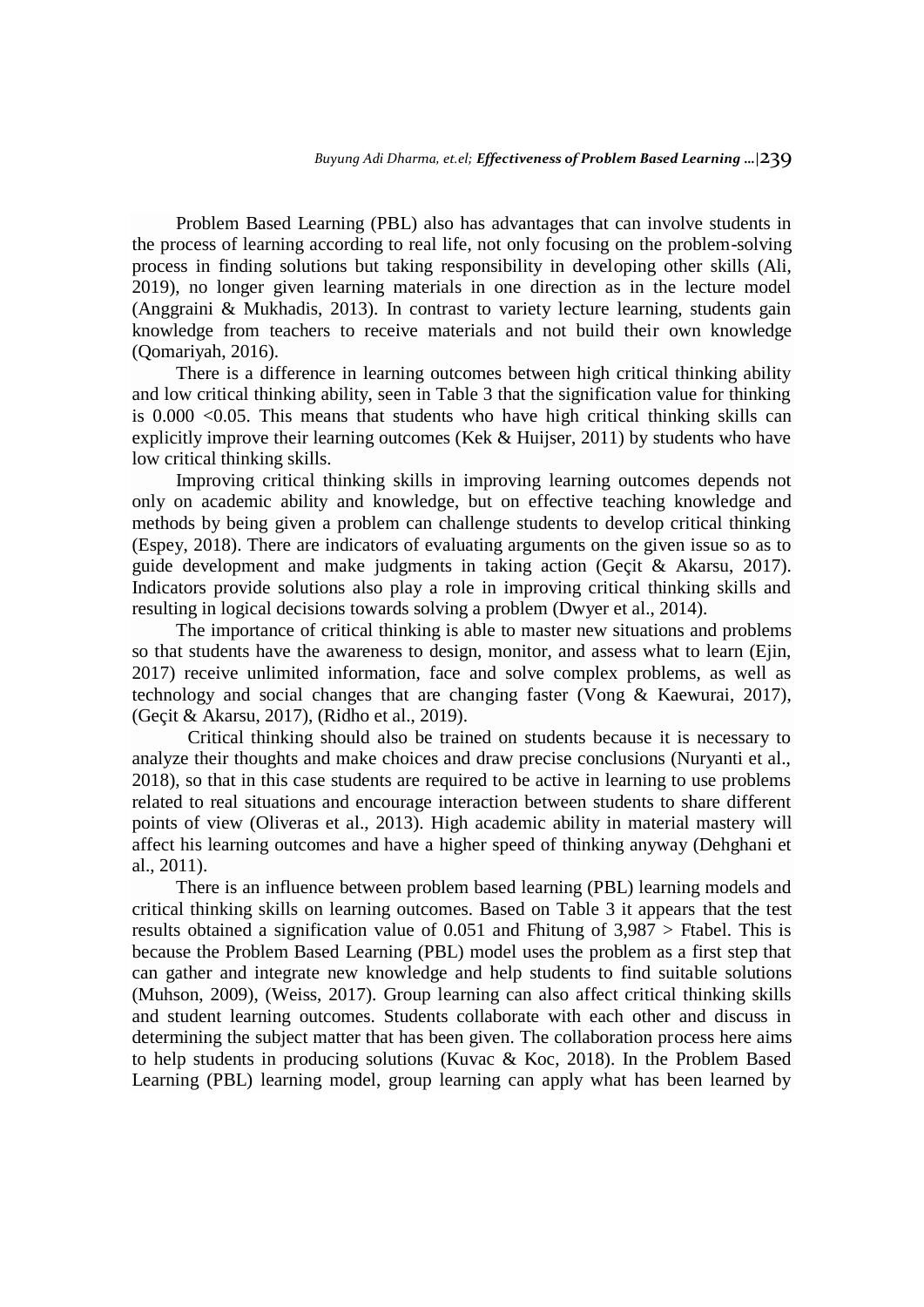240 **Jurnal Administrare: Jurnal Pemikiran Ilmiah dan Pendidikan Administrasi Perkantoran** Volume 7 Number 2 July- December 2020. Pages 235-244

discussion in the classroom and outside the classroom, which can stimulate the development of their abilities (Luo, 2019). This results in students being able to develop critical thinking skills and find solutions to solve the problem.

The Problem Based Learning (PBL) model also has a phase of providing solutions and drawing conclusions that can encourage the critical thinking skills of students because it is also included in critical thinking ability indicators (Setyowati & Subali, 2011). The evaluation process can also affect critical thinking skills and learning outcomes in using the Problem Based Learning (PBL) model used for reflection activities (Supiandi & Julung, 2016). Reflection activities can also help improve the quality of learning, critical and collaborative skills among students (Yew & Goh, 2016). Sehinga in this case positively impacts the memory of students on the materials taught and can affect learning outcomes. The Problem Based Learning (PBL) model in influencing the development of critical thinking skills and improving learning outcomes can also be based on the purpose of the model itself whereby not only learning to acquire knowledge, but allowing students to acquire skills to determine the course of their own learning process (Luo, 2019).

## **CONCLUSION**

Based on the results of data analysis and discussion, it was concluded that (1) There were differences in student learning outcomes between classes using the Problem Based Learning (PBL) learning model and conventional models (variation lectures). (2) There is a difference in learning outcomes between high critical thinking ability and low critical thinking ability. (3) Problem Based Learning (PBL) learning models with critical thinking skills affect learning.

# **REFERENCES**

- Ali, S. (2019). Problem Based Learning: A Student-Centered Approach. *English Language Teaching*, *12*(5), P73. Https://Doi.Org/10.5539/Elt.V12n5p73
- Anggraini, V. D., & Mukhadis, A. (2013). Motivasi Belajar, Kemampuan Awal, Dan Hasil Belajar Siswa Smk. *19*(2), 187–195. Https://Doi.Org/10.17977/Jip.V19i2.42111
- Arhas, S. H. (2018). Metode Pembelajaran Black Knight. Apa? Mengapa? dan Bagaimana? *Jurnal Ad'ministrare*, *5*(2), 165–172.
- Bravo, I., & Alves, M. P. (2019). The Curriculum Development Process: An Overview Of The Educational System In Ecuador. *Euro-JCS*, *5*(1), ArticleHttp://Pages.Ie.Uminho.Pt/Ejcs/Index.Php/Ejcs/Article/View/192
- Buabeng-Andoh, C. (2012). Factors Influencing Teachers' Adoption And Integration Of Information And Communication Technology Into Teaching: A Review Of The Literature. *8*(1), 136–155.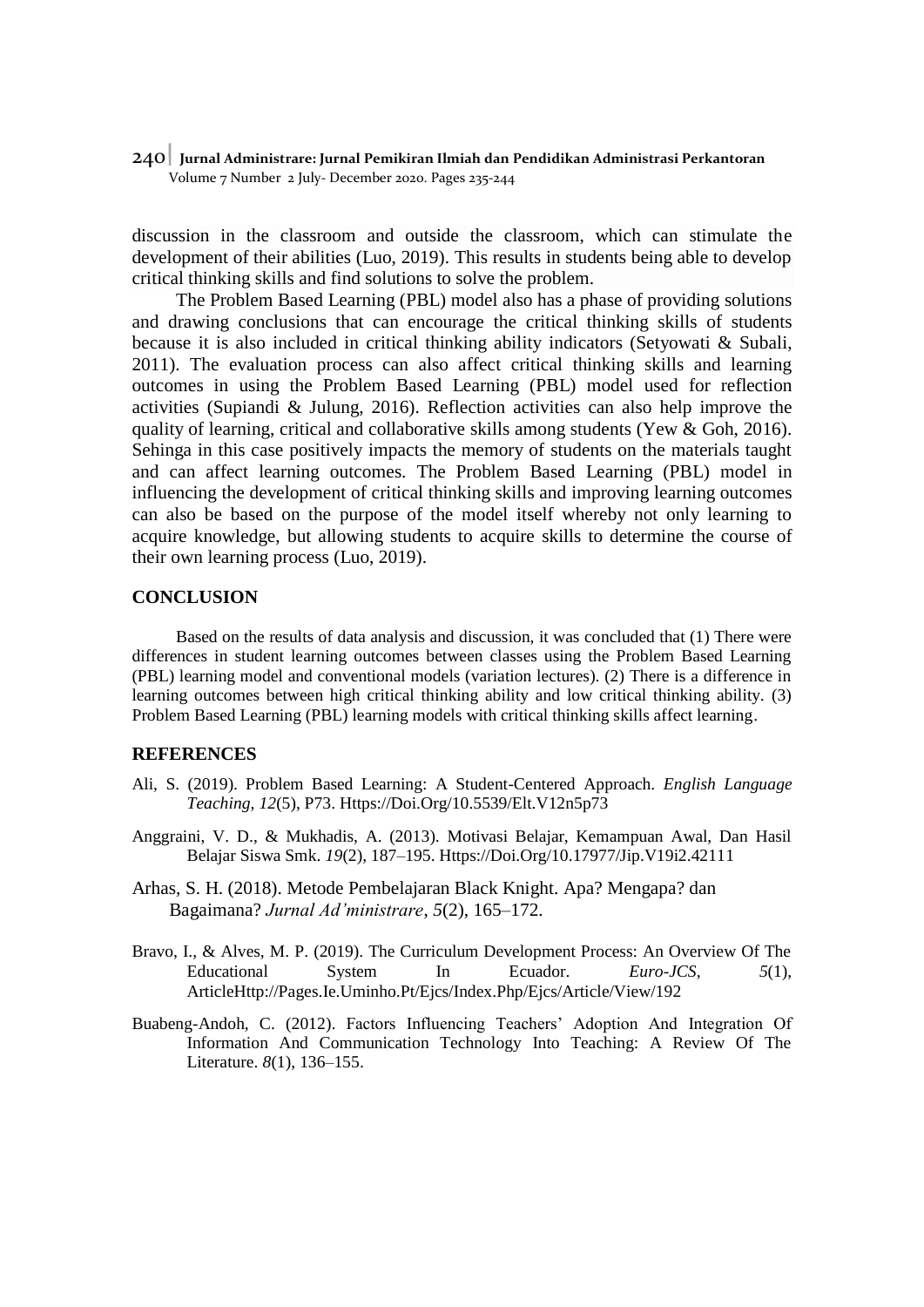- Cahyaningsih, U., & Ghufron, A. (2016). Pengaruh Penggunaan Model Problem-Based Learning Terhadap Karakter Kreatif Dan Berpikir Kritis Dalam Pembelajaran Matematika. *Jurnal Pendidikan Karakter*, *1*. Https://Doi.Org/10.21831/Jpk.V0i1.10736
- Dehghani, M., Sani, H. J., Pakmehr, H., & Malekzadeh, A. (2011). Relationship Between Students' Critical Thinking And Self-Efficacy Beliefs In Ferdowsi University Of Mashhad, Iran. *Procedia - Social And Behavioral Sciences*, *15*, 2952–2955. Https://Doi.Org/10.1016/J.Sbspro.2011.04.221
- Dwyer, C. P., Hogan, M. J., & Stewart, I. (2014). An Integrated Critical Thinking Framework For The 21st Century. *Thinking Skills And Creativity*, *12*, 43–52. Https://Doi.Org/10.1016/J.Tsc.2013.12.004
- Ejin, S. (2017). Pengaruh Model Problem Based Learning (PBL Terhadap Pemahaman Konsep Dan Keterampilan Berpikir Kritis Siswa Kelas IV SDN Jambu Hilir Baluti 2 Pada Mata Pelajaran Ilmu Pengetahuan Alam. *Jurnal Pendidikan (Teori Dan Praktik)*, *1*(1), 66. Https://Doi.Org/10.26740/Jp.V1n1.P66-72
- Espey, M. (2018). Enhancing Critical Thinking Using Team-Based Learning. *Higher Education Research & Development*, *37*(1), 15–29. Https://Doi.Org/10.1080/07294360.2017.1344196
- Geçit, Y., & Akarsu, A. H. (2017). Critical Thinking Tendencies Of Geography Teacher Candidates In Turkey. *Universal Journal Of Educational Research*, *5*(8), 1362–1371. Https://Doi.Org/10.13189/Ujer.2017.050809
- Hanum, N. S. (2013). Keefektifan E-Learning Sebagai Media Pembelajaran (Studi Evaluasi Model Pembelajaran E-Learning Smk Telkom Sandhy Putra Purwokerto). *Jurnal Pendidikan Vokasi*, *3*(1), 90–102. Https://Doi.Org/10.21831/Jpv.V3i1.1584
- Hsu, C., Yen, S., & Lai, W. (2016). The Effect Of Problem-Based Learning On Learning Outcomes Of Accounting Students. *Asian Journal Of Finance & Accounting*, *8*(2), 135. Https://Doi.Org/10.5296/Ajfa.V8i2.9917
- Kek, M. Y. C. A., & Huijser, H. (2011). The Power Of Problem‐Based Learning In Developing Critical Thinking Skills: Preparing Students For Tomorrow's Digital Futures In Today's Classrooms. *Higher Education Research & Development*, *30*(3), 329–341. Https://Doi.Org/10.1080/07294360.2010.501074
- Khatiban, M., & Sangestani, G. (2014). The Effects Of Using Problem-Based Learning In The Clinical Nursing Education On The Students' Outcomes In Iran: A Quasi-Experimental Study. *Nurse Education In Practice*, *14*(6), 698–703. Https://Doi.Org/10.1016/J.Nepr.2014.10.002
- Kuvac, M., & Koc, I. (2018). The Effect Of Problem-Based Learning On The Environmental Attitudes Of Preservice Science Teachers. *Educational Studies*, 1–23. Https://Doi.Org/10.1080/03055698.2018.1443795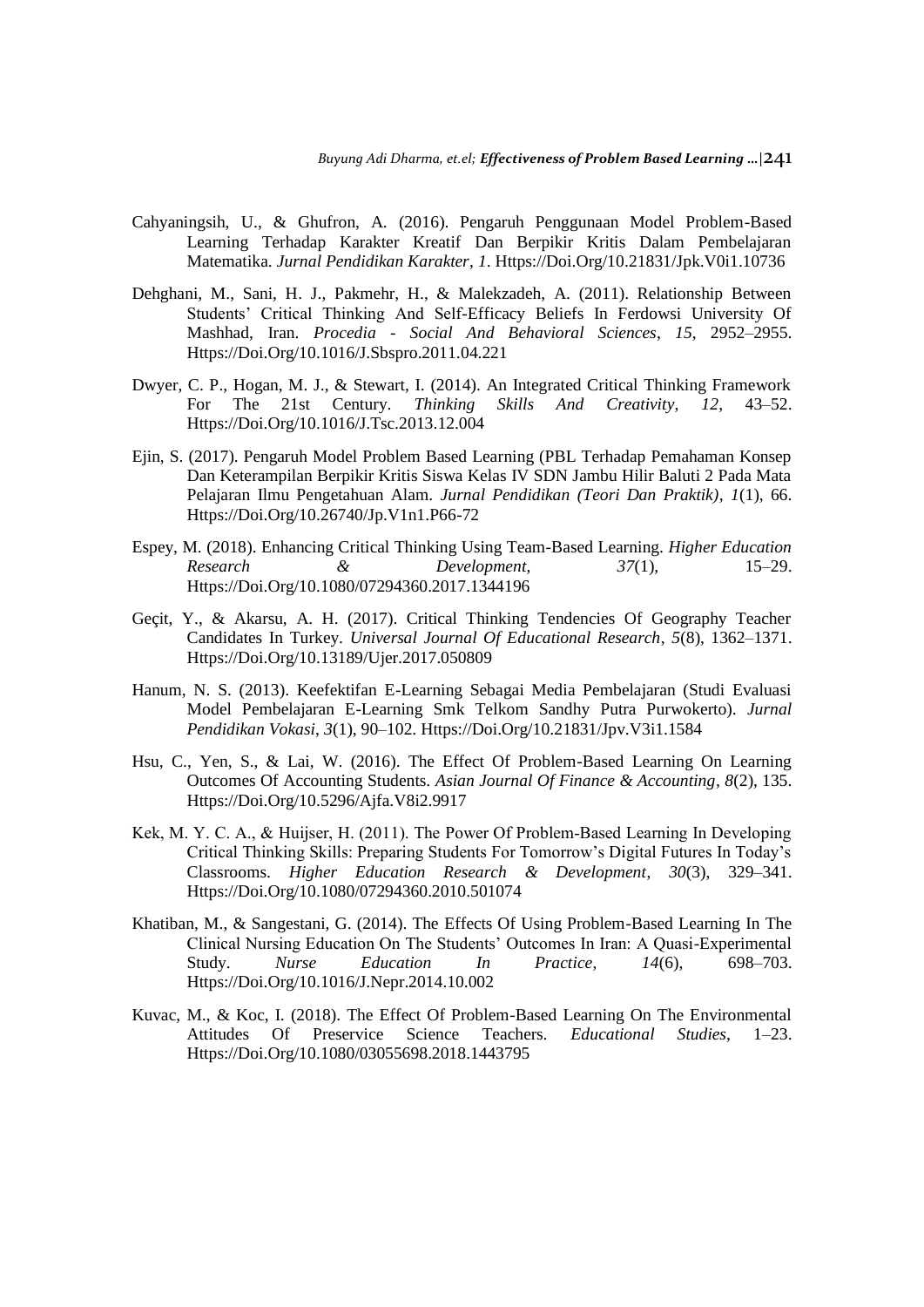- 242 **Jurnal Administrare: Jurnal Pemikiran Ilmiah dan Pendidikan Administrasi Perkantoran** Volume 7 Number 2 July- December 2020. Pages 235-244
- Lin, C.-F., Lu, M.-S., Chung, C.-C., & Yang, C.-M. (2010). A Comparison Of Problem-Based Learning And Conventional Teaching In Nursing Ethics Education. *Nursing Ethics*, *17*(3), 373–382. Https://Doi.Org/10.1177/0969733009355380
- Liu, L., Du, X., Zhang, Z., & Zhou, J. (2019). Effect Of Problem-Based Learning In Pharmacology Education: A Meta-Analysis. *Studies In Educational Evaluation*, *60*, 43– 58. Https://Doi.Org/10.1016/J.Stueduc.2018.11.004
- Lou, S. J., Liu, Y. H., Shih, R. C., & Tseng, K. H. (2011). The Senior High School Students' Learning Behavioral Model Of STEM In PBL. *International Journal Of Technology And Design Education*, *21*(2), 161–183. Https://Doi.Org/10.1007/S10798-010-9112-X
- Luo, Y.-J. (2019). The Influence Of Problem-Based Learning On Learning Effectiveness In Students' Of Varying Learning Abilities Within Physical Education. *Innovations In Education And Teaching International*, *56*(1), 3–13. Https://Doi.Org/10.1080/14703297.2017.1389288
- Machali, I. (2014). Kebijakan Perubahan Kurikulum 2013 Dalam Menyongsong Indonesia Emas Tahun 2045. *Jurnal Pendidikan Islam*, *3*(1), 71–94. Https://Doi.Org/10.14421/Jpi.2014.31.71-94
- Martyn, J., Terwijn, R., Kek, M. Y. C. A., & Huijser, H. (2014). Exploring The Relationships Between Teaching, Approaches To Learning And Critical Thinking In A Problem-Based Learning Foundation Nursing Course. *Nurse Education Today*, *34*(5), 829–835. Https://Doi.Org/10.1016/J.Nedt.2013.04.023
- Maulidiyahwarti, G., & Amirudin, A. (2016). *Pengaruh Model Problem Based Learning Berbasis Outdoor Study Terhadap Hasil Belajar Siswa Kelas Xi Iis Sma*. *1*(2), 7. Https://Doi.Org/10.17977/Jp.Vi.6101
- Mccann, E., Powell, S., Becher, E. H., & Mcguire, J. K. (2020). Reinvisioning Coparent Curriculum: Meeting The Needs Of A Changing Population. *Adult Learning*, 1045159519892681. Https://Doi.Org/10.1177/1045159519892681
- Muhson, A. (2009). Peningkatan Minat Belajar Dan Pemahaman Mahasiswa Melalui Penerapan Problem-Based Learning. 39(2), 12. Https://Doi.Org/10.21831jk.V39i2.212
- Mulnix, J. W. (2012). Thinking Critically About Critical Thinking. *Educational Philosophy And Theory*, *44*(5), 464–479. Https://Doi.Org/10.1111/J.1469-5812.2010.00673.X
- Nurhasanah, S., & Sobandi, A. (2016). MINAT BELAJAR SEBAGAI DETERMINAN HASIL BELAJAR SISWA. *Jurnal Pendidikan Manajemen Perkantoran (Jpmanper)*, *1*(1), 128–135. Https://Doi.Org/10.17509/Jpm.V1i1.3264
- Nuryanti, L., Zubaidah, S., & Diantoro, M. (2018). *Analisis Kemampuan Berpikir Kritis Siswa SMP*. *3*(2), 4. Https://Doi.Org/10.17977/Jptpp.V3i2.10490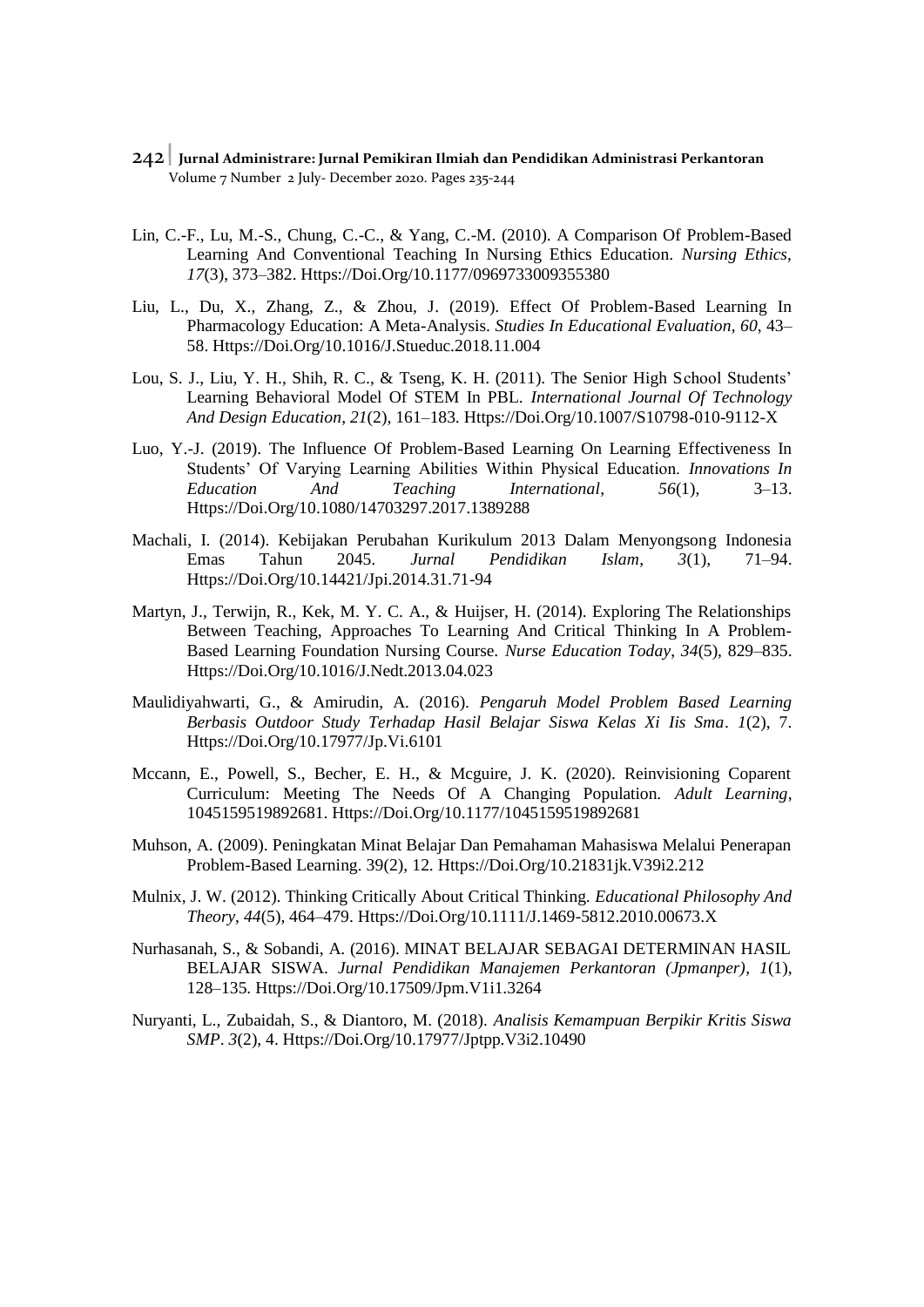- Oliveras, B., Márquez, C., & Sanmartí, N. (2013). The Use Of Newspaper Articles As A Tool To Develop Critical Thinking In Science Classes. *International Journal Of Science Education*, *35*(6), 885–905. Https://Doi.Org/10.1080/09500693.2011.586736
- Park, S., & Choi, S. (2015). Effects Of Problem-Based Learning On The Learning Atti-Tudes, Critical Thinking Disposition And Problem-Solving Skills Of Nursing Students: *Infant Care*. 192–196. Https://Doi.Org/10.14257/Astl.2015.103.41
- Qomariyah, E. N. (2016). *Pengaruh Problem Based Learning Terhadap Kemampuan Berpikir Kritis IPS*. *23*(2), 10.
- Ridho, S., Ruwiyatun, R., Subali, B., & Marwoto, P. (2019). Analisis Kemampuan Berpikir Kritis Siswa Pokok Bahasan Klasifikasi Materi Dan Perubahannya. *Jurnal Penelitian Pendidikan IPA*, *6*(1), 10. Https://Doi.Org/10.29303/Jppipa.V6i1.194
- Sasson, I., Yehuda, I., & Malkinson, N. (2018). Fostering The Skills Of Critical Thinking And Question-Posing In A Project-Based Learning Environment. *Thinking Skills And Creativity*, *29*, 203–212. Https://Doi.Org/10.1016/J.Tsc.2018.08.001
- Setyowati, A., & Subali, B. (2011). Implementasi Pendekatan Konflik Kognitif Dalam Pembelajaran Fisika Untuk Menumbuhkan Kemampuan Berpikir Kritis Siswa Smp Kelas Viii. 7, 8. Https://Doi.Org/10.1529/Jpfi.V7i2.1078
- Sumarmo, U., Hidayat, W., Zukarnaen, R., Hamidah, M., & Sariningsih, R. (2012). Kemampuan Dan Disposisi Berpikir Logis, Kritis, Dan Kreatif Matematik (Eksperimen Terhadap Siswa SMA Menggunakan Pembelajaran Berbasis Masalah Dan Strategi Think-Talk-Write). *Jurnal Pengajaran Matematika Dan Ilmu Pengetahuan Alam*, *17*(1), 17. Https://Doi.Org/10.18269/Jpmipa.V17i1.228
- Supiandi, M. I., & Julung, H. (2016). Pengaruh Model Problem Based Learning (PBL) Terhadap Kemampuan Memecahkan Masalah Dan Hasil Belajar Kognitif Siswa *Biologi SMA*. *4*(2), 5. Https://Doi.Org/10.17977/Jps.V4i2.8183
- Susilawati, S., Ristanto, S., & Khoiri, N. (2015). Pembelajaran Real Laboratory Dan Tugas Mandiri Fisika Pada Siswa Smk Sesuai Dengan Keterampilan Abad 21. *Jurnal Pendidikan Fisika Indonesia*, *11*(1), 73–83. Https://Doi.Org/10.15294/Jpfi.V11i1.4005
- Vittrup, A.-C., & Davey, A. (2010). Problem Based Learning 'Bringing Everything Together' – A Strategy For Graduate Nurse Programs. *Nurse Education In Practice*, *10*(2), 88–95. Https://Doi.Org/10.1016/J.Nepr.2009.03.019
- Vong, S. A., & Kaewurai, W. (2017). Instructional Model Development To Enhance Critical Thinking And Critical Thinking Teaching Ability Of Trainee Students At Regional Teaching Training Center In Takeo Province, Cambodia. *Kasetsart Journal Of Social Sciences*, *38*(1), 88–95. Https://Doi.Org/10.1016/J.Kjss.2016.05.002
- Weiss, G. (2017). Problem-Oriented Learning In Geography Education: Construction Of Motivating Problems. *Journal Of Geography*, *116*(5),206–216. Https://Doi.Org/10.1080/00221341.2016.1272622